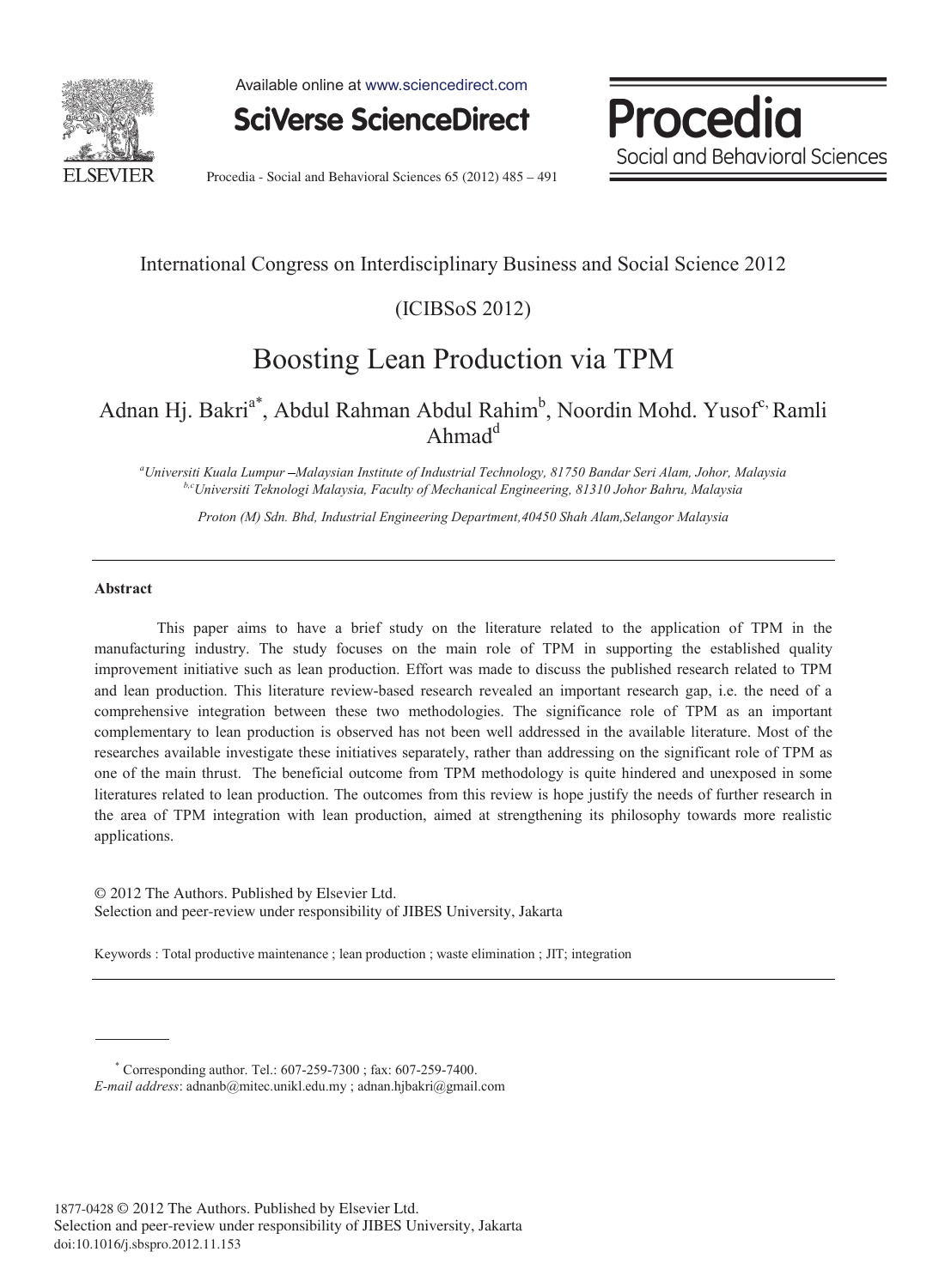#### **1. Introduction**

The process of maintaining the machines and processes to ensure its efficiency, availability and reliability, nowadays becomes increasing importance for organizations, as its directly impact on the quality, cost and delivery of the products or services (Ahuja and Khamba, 2008 ; Ahmed *et al*., 2004; Blanchard,1997). Products have three properties in the eyes of a customer, which is (Q) Quality, (C) Costs and (D) delivery lead time. With the growing dependence of technologies for most business operation, it is vital to develop an appropriate maintainability and reliability strategies to ensure that these organizations are able to deliver high quality and dependable services to their customer (Madu, 2000). Total Productive Maintenance (TPM) methodology is a proven and successful procedure for introducing maintenance considerations into organizational activities (Graisa and Al-Habaibeh,2010; Ahuja and Khamba, 2008 ; Ahmed *et al*., 2004; Blanchard,1997 ; Hartman, 1992).It involves operational and maintenance staff working together as a team to reduce wastage, minimize downtime and improve endproduct quality (Eti *et al*., 2004).

This paper aims to briefly study the literature related to the application of TPM in the manufacturing industry. The main focus is on the role of TPM in the established quality improvement initiative such as lean production. Effort was made to critically discuss the published research related to TPM, and lean production.

#### **2. Literature review**

#### **2.1 Total Productive Maintenance (TPM)**

Nakajima (1988), had given the original approach of TPM, defined it as the productive maintenance carried out by all employees through small group activities and can be viewed as equipment maintenance performed on a company-wide basis. A broad definition of TPM methodology available in the literatures (Konecny *et al*, 2011; Graisa and Al-Habaibeh, 2010 ; Ahuja and Khamba, 2008 ; Ahmed *et al*., 2004 ; Eti *et al*., 2004; Chua *et al.*, 2001 ; Ireland and Dale, 2001 ; McKone *et al*., 1999 ; Bamber *et al*., 1999 ; Blanchard, 1997 ; Jostes and Helms, 1994 ; Willmott, 1994 ; Hartmann, 1992 ; Nakajima, 1988) . The ultimate goals of TPM is zero breakdowns, zero defects, zero accidents and zero waste (Nakajima, 1988; Ahuja 2008; Hartmann,1992). As a consequence from the elimination of breakdowns and defects, the equipment operation rates improve, costs are reduced, inventory can be minimized and labor productivity increases (Nakajima, 1988). TPM brings maintenance into focus as a necessary and vitally important part of the business. TPM seeks engagement from intra and inter-department in an organization to maximize the overall effectiveness of production equipment. It involves production and maintenance staff working together as a team to reduce wastage, minimize downtime toward improving the end-product quality (Eti *et al*.,2004).

#### **2.2 Lean production**

The lean production philosophy aims at reducing the operating costs through the elimination of waste .Waste is everything that does not add value to the product or services (Womack and Jones,1996 ; Monden,1983) and by eliminating the waste, ultimately its will enhance value to the production systems to produce a good quality products aimed at customers satisfaction (Moayed and Shell,2009 ; Sanchez